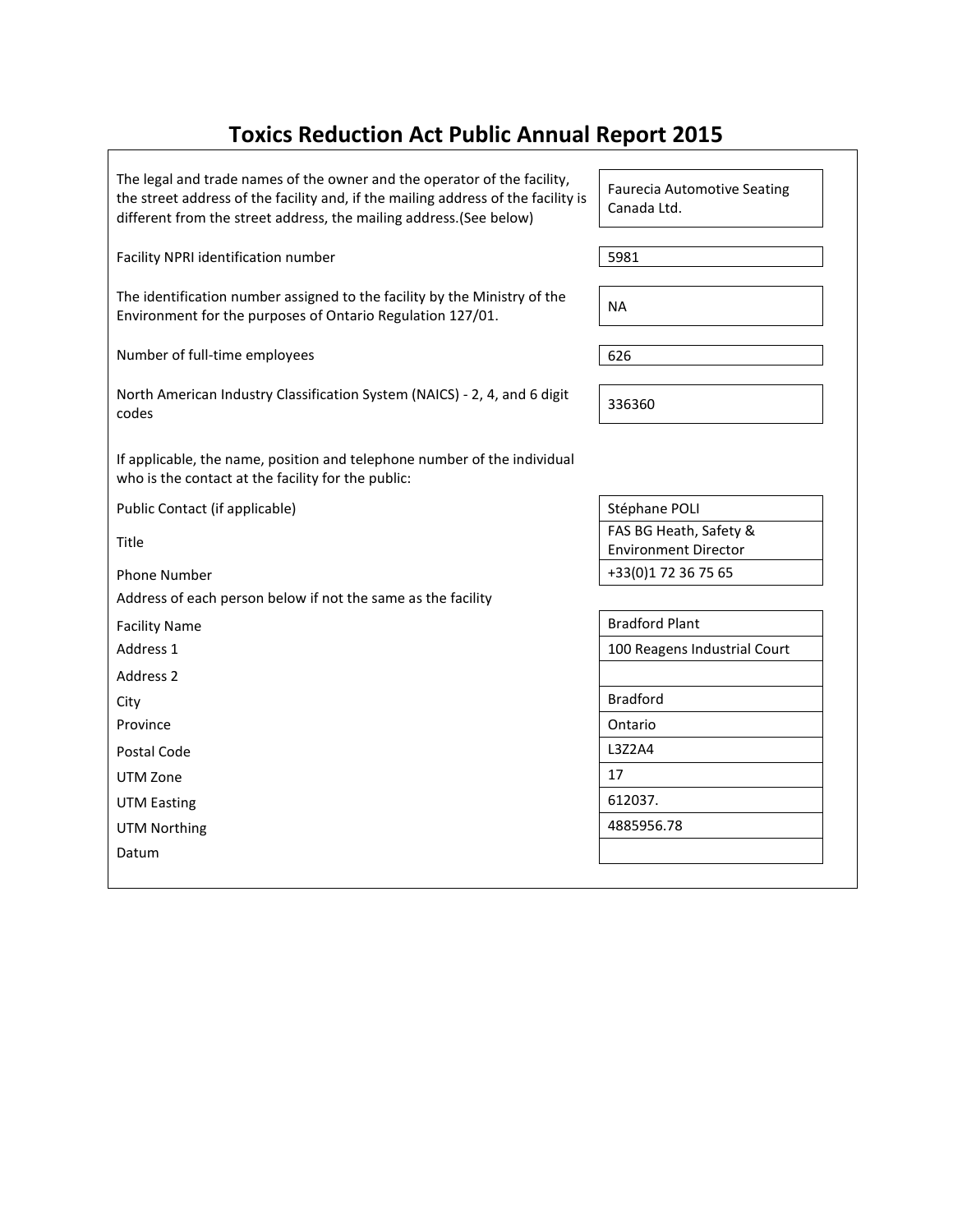| Substance:                                                                                                                             |               | Particulate Matter less than or equal to 10 microns (PM10) |        |  |
|----------------------------------------------------------------------------------------------------------------------------------------|---------------|------------------------------------------------------------|--------|--|
| CAS Number:                                                                                                                            | <b>NA-M09</b> |                                                            |        |  |
| On a facility-wide basis:                                                                                                              |               | Amount                                                     | Units  |  |
| Amount that entered the facility as the substance itself or as a constituent                                                           |               |                                                            |        |  |
| of another substance:                                                                                                                  |               | n/a                                                        | tonnes |  |
| The amount of substance that was created:                                                                                              |               | 0.000                                                      | tonnes |  |
| The amount of substance that was contained in product:                                                                                 |               | 0.000                                                      | tonnes |  |
| On-site releases from the facility to air, water and land, as well as on and off-site disposal and off-site recycling can be viewed by |               |                                                            |        |  |

searching\for this facility at http://www.ec.gc.ca/inrp-npri/default.asp?lang=en.

 $\Gamma$ 

| Substance:                                                                                                                                                                                                                  | Particulate Matter less than or equal to 2.5 microns (PM2.5) |        |        |  |  |
|-----------------------------------------------------------------------------------------------------------------------------------------------------------------------------------------------------------------------------|--------------------------------------------------------------|--------|--------|--|--|
| CAS Number:                                                                                                                                                                                                                 | <b>NA-M10</b>                                                |        |        |  |  |
| On a facility-wide basis:                                                                                                                                                                                                   |                                                              | Amount | Units  |  |  |
| Amount that entered the facility as the substance itself or as a constituent                                                                                                                                                |                                                              |        |        |  |  |
| of another substance:                                                                                                                                                                                                       |                                                              | n/a    | tonnes |  |  |
| The amount of substance that was created:                                                                                                                                                                                   |                                                              | 0.000  | tonnes |  |  |
| The amount of substance that was contained in product:                                                                                                                                                                      |                                                              | 0.000  | tonnes |  |  |
| On-site releases from the facility to air, water and land, as well as on and off-site disposal and off-site recycling can be viewed by<br>searching\for this facility at http://www.ec.gc.ca/inrp-npri/default.asp?lang=en. |                                                              |        |        |  |  |

## **Comparison of Annual Reported Amounts**

٦

| Substance:                                                                                                                             | Particulate Matter less than or equal to 10 microns (PM10) |        |            |           |                   |
|----------------------------------------------------------------------------------------------------------------------------------------|------------------------------------------------------------|--------|------------|-----------|-------------------|
| CAS Number:                                                                                                                            | <b>NA-M09</b>                                              |        |            |           |                   |
| On a facility-wide basis:                                                                                                              |                                                            | 2015   | 2014       |           | <b>Difference</b> |
| Amount that entered the facility as the substance                                                                                      |                                                            | tonnes | tonnes     | tonnes    | %                 |
| itself or as a constituent of another substance:                                                                                       |                                                            | n/a    | n/a        | n/a       | n/a               |
| The amount of substance that was created:                                                                                              |                                                            | 0.000  | $>1$ to 10 | $>0$ to 1 | $-98.23%$         |
| The amount of substance that was contained in product:                                                                                 |                                                            | 0.000  | 0.000      | 0.00      | 0%                |
| On-site releases from the facility to air, water and land, as well as on and off-site disposal and off-site recycling can be viewed by |                                                            |        |            |           |                   |
| searching\for this facility at http://www.ec.gc.ca/inrp-npri/default.asp?lang=en                                                       |                                                            |        |            |           |                   |
|                                                                                                                                        |                                                            |        |            |           |                   |

| Substance:                                                                                                                                                                                                                 | Particulate Matter less than or equal to 2.5 microns (PM2.5) |        |           |           |                   |
|----------------------------------------------------------------------------------------------------------------------------------------------------------------------------------------------------------------------------|--------------------------------------------------------------|--------|-----------|-----------|-------------------|
| CAS Number:                                                                                                                                                                                                                | <b>NA-M10</b>                                                |        |           |           |                   |
| On a facility-wide basis:                                                                                                                                                                                                  |                                                              | 2015   | 2014      |           | <b>Difference</b> |
| Amount that entered the facility as the substance                                                                                                                                                                          |                                                              | tonnes | tonnes    | tonnes    | %                 |
| itself or as a constituent of another substance:                                                                                                                                                                           |                                                              | n/a    | n/a       | n/a       | n/a               |
| The amount of substance that was created:                                                                                                                                                                                  |                                                              | 0.000  | $>0$ to 1 | $>0$ to 1 | $-97.23%$         |
| The amount of substance that was contained in product:                                                                                                                                                                     |                                                              | 0.000  | 0.000     | 0.00      | 0%                |
| On-site releases from the facility to air, water and land, as well as on and off-site disposal and off-site recycling can be viewed by<br>searching\for this facility at http://www.ec.gc.ca/inrp-npri/default.asp?lang=en |                                                              |        |           |           |                   |